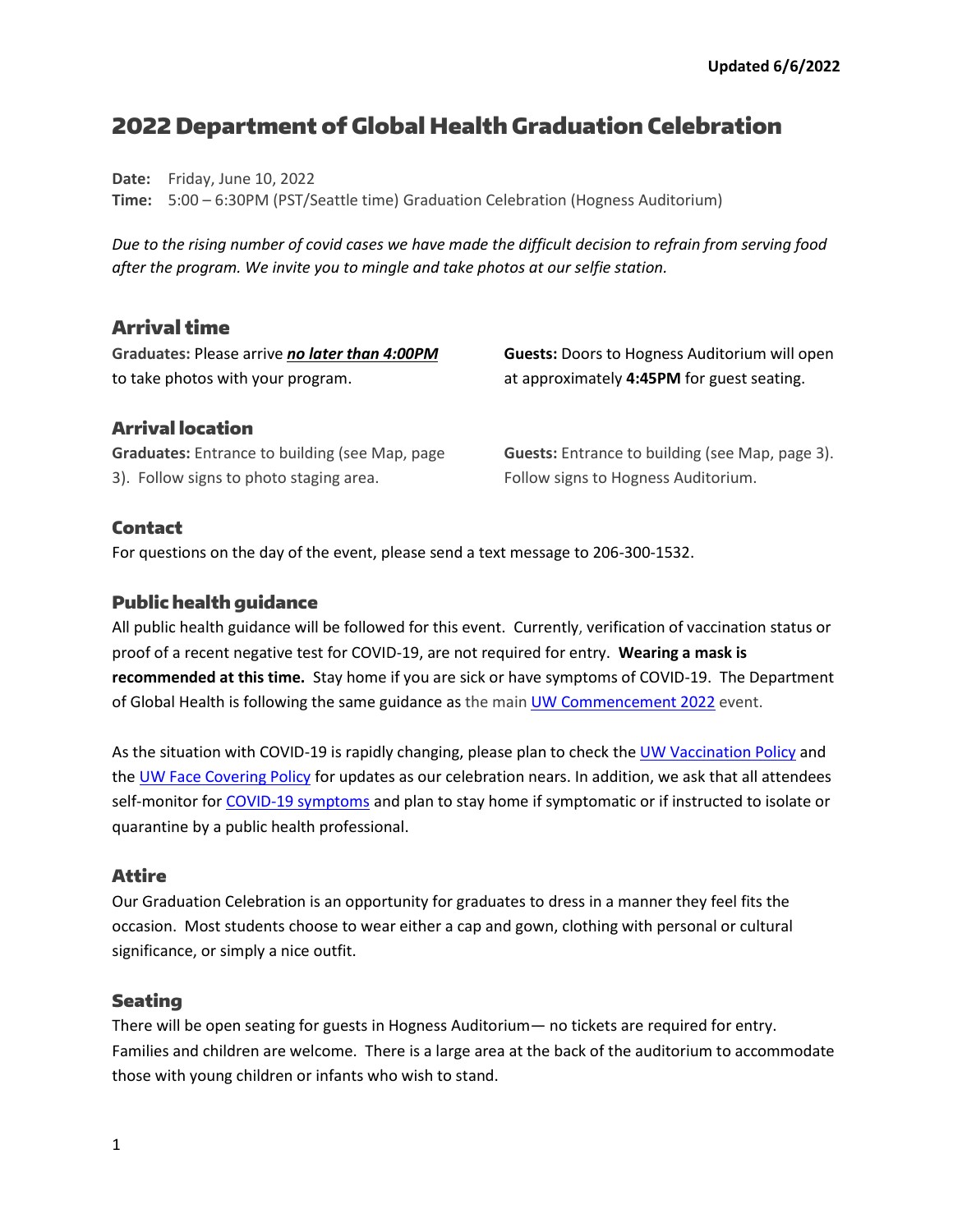## Live streaming

The DGH graduation ceremony will be live streamed via Zoom. Please feel free to share the link below with family and friends who are unable to attend in person. It is recommended that you instruct guests in the use of Zoom prior to the event to avoid connection issues on the day. <https://washington.zoom.us/j/91692001209>

## Disability access and accommodations

Hogness Auditorium is accessible by elevator from the main lobby and features ramps on the sides and center that lead to the front of the space.

# Additional Information

Please monitor the **DGH Graduation page** for further details and updates.

## Transportation

*Please keep in mind that on-campus parking is extremely limited— we strongly encourage graduates and guests to utilize public transportation and ride share services.* 

**Light Rail:**

- The **UW Link Light Rail Station** is the closest station to Hogness Auditorium. Riders may use the [SoundTransit](https://www.soundtransit.org/) website to plan their trip.
- The approximate walking time from the UW Light Rail Station to Hogness Auditorium is **10 minutes.**
- Trains arrive every **8 minutes** from 3:00PM to 7:00PM on Friday, June 10.
- One-way fares range from **\$2.25 to \$3.50** depending on how far you travel.
- Please visit the SoundTransi[t Routes and Schedules](https://www.soundtransit.org/ride-with-us/routes-schedules/1-line?at=1654844400000&direction=1&view=table&route_tab=more_info&stops_0=1_990006%2C1_99913&stops_1=1_99914%2C1_990005) page for more information.

#### **Bus Lines:**

- [NE Pacific St & Montlake Blvd NE -](https://www.soundtransit.org/ride-with-us/stops-stations/1_29405) Bay 2 (Stop #29405) is located across the street from Hogness Auditorium and serves lines 43, 44, 48, 73, 167, 271.
- [NE Pacific Pl & NE Pacific St](https://www.soundtransit.org/ride-with-us/stops-stations/1_29242) (Stop # 29242) is located across the street from Hogness Auditorium and serves lines 44, 65, 73.
- Riders may use the [King County Metro](https://kingcounty.gov/depts/transportation/metro.aspx) website to plan their trip.

#### **Ride Share:**

• Riders may provide the following address to their driver to be dropped off at the UW Medical Center main entrance next door to Hogness Auditorium: **1959 N.E. Pacific St., Seattle, WA 98195**